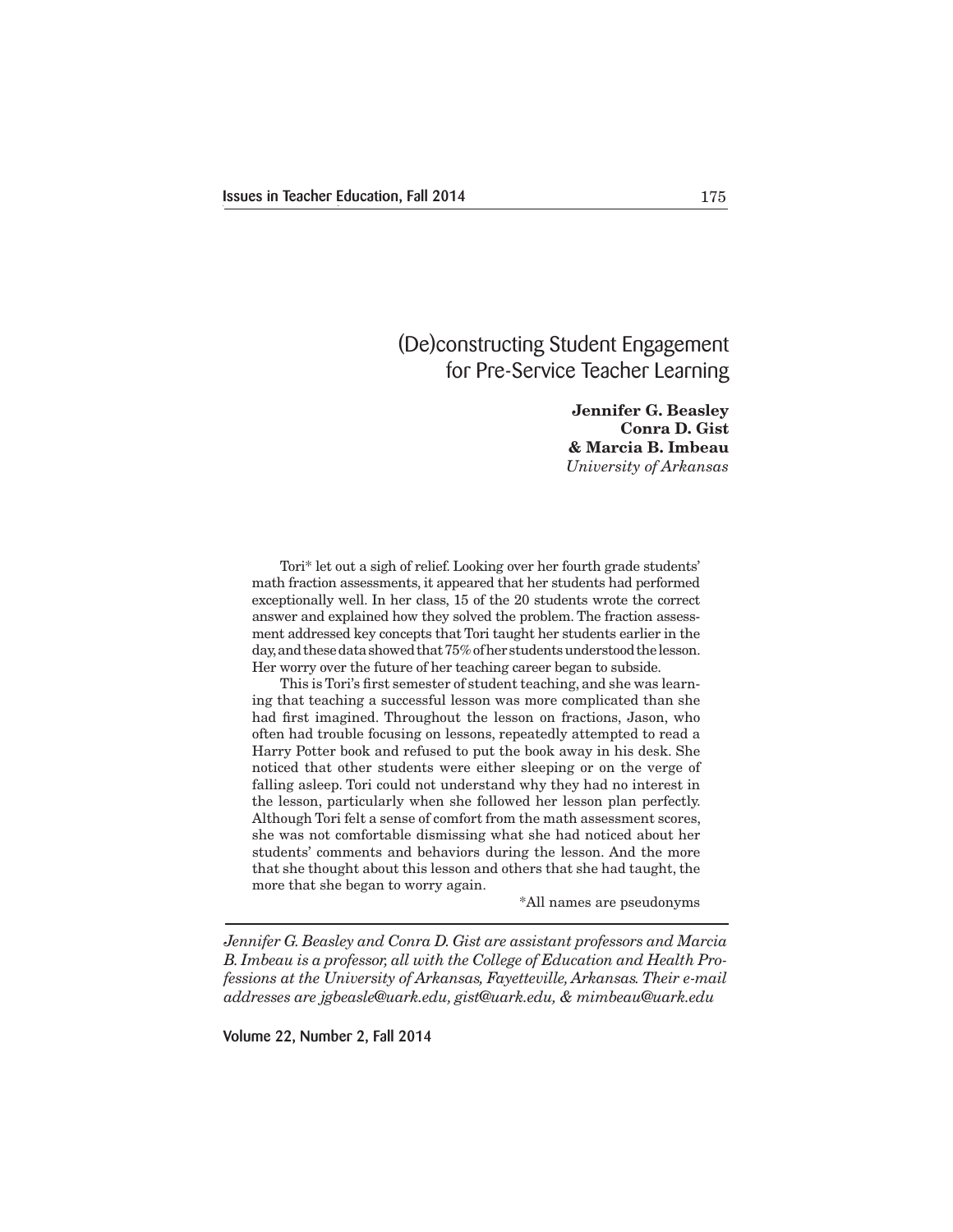## 176 (De)constructing Student Engagement for Pre-Service Teacher Learning

 Learning to teach is a complex intellectual and adaptive performance act.The scenario ofToriillustrates this complexitybyshowinghowseveral factors are often at play in any classroom. Even as a pre-service teacher, Tori understood that good teachers carefully observe their students' reactionsduringalessonforsignsthatparticularelementsofinstructionmight need attention. She also was aware that a teacher's ability to be a careful observer of student learning must be developed and practiced.While the teacher education literature has extensively noted common challenges to teacher learning, including pre-service teachers' view of teaching as improvisational (Ball & Forzani, 2009) and the difficulties that they have in overcoming the beliefs formed from their own school experiences (e.g., viewing students as consumers and teachers as deliverers of information), the means to facilitate pre-service teacher efficacy and practice have not kept pace. The field still lacks an in-depth understanding of the kinds of instructional practices that make a difference in pre-service learning, and this is particularly true for specific domains of effective instruction, such as engaging students in learning.

 Student engagement is the cornerstone of effective instruction. Current education reform policies, such as Common Core State Standards (National Governors Association Center for Best Practices & Council of Chief State School Officers, 2010) and Teacher Effectiveness (Rothstein & Mathis, 2013) prioritize the importance of educators' developing K-12 students' intellectual capacities through cognitively engaging tasks. To prepare effective teachers, teacher educators must foster pre-service teachers' abilities to cognitively engage students and increase students' academic achievement. In this article, the authors highlight the importance of student engagement by describing promising practices in one teacher education program: (a) clearly identifying the role that student engagement plays in the classroom, (b) creating structures for teacher educators to observe and support student engagement, and (c) exploring what student engagement looks like from a pre-service teacher's perspective.

## The Significance of Promoting Student Engagement

 Increasing student engagement is at the heart of effective teaching. The literature contains a variety of perspectives on effective teaching, but most researchers suggest that it is a multifaceted construct (Findlay, 2006; Fredricks, Blumenfeld & Paris, 2004; Jang, Reeve, & Deci, 2010; Skinner, Kindermann, & Furrer, 2009). In regard to this multifaceted view of engagement, Jang et al. (2010) found that, when teachers provided both support and structure in classroom learning experiences,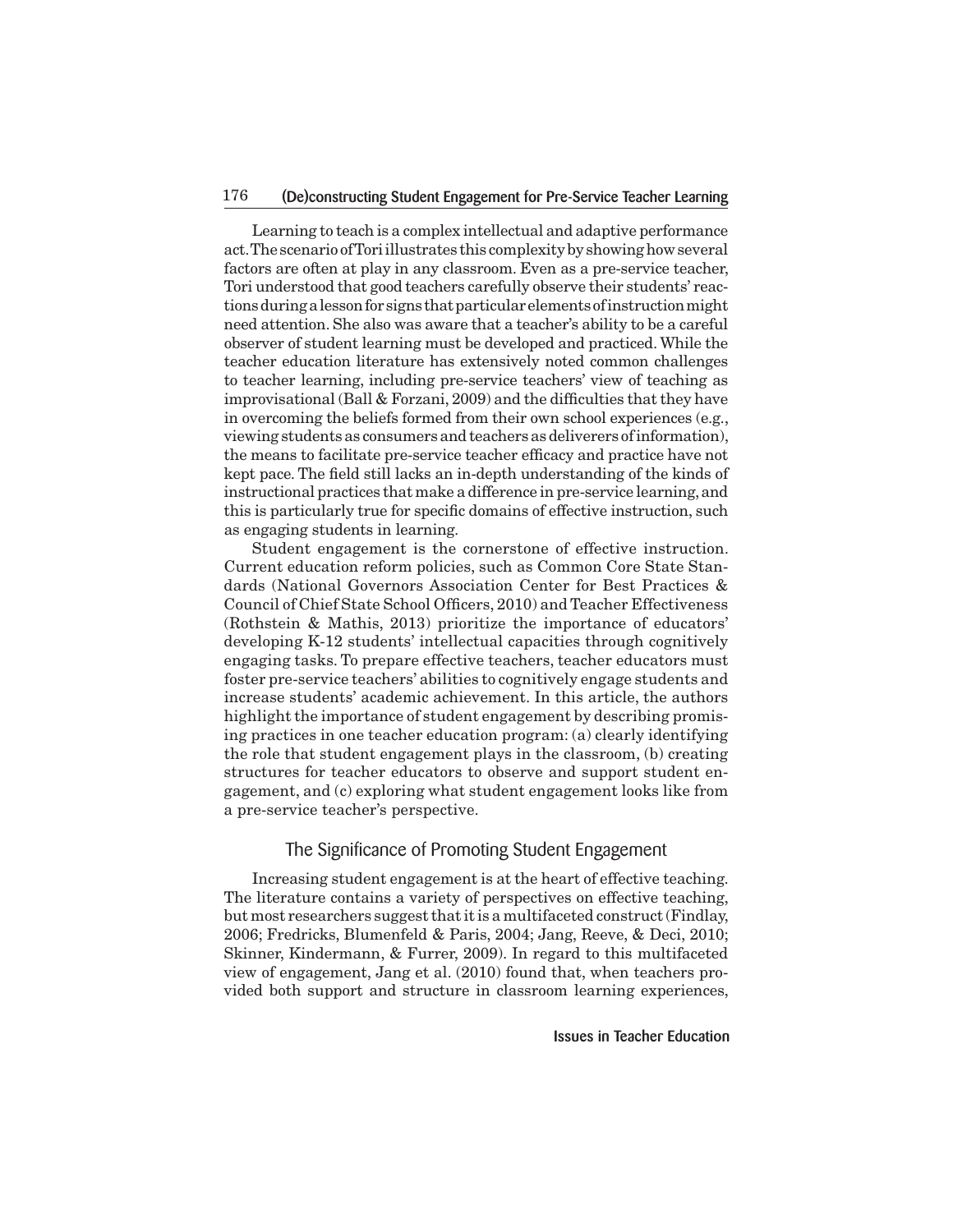students were more cognitively engaged than they were in classrooms that provided only support or structure alone. In a study of teachers who passed the National Board for Professional Teaching Standards with those who were just below the cut score, Hattie (2012) found those who passed were more likely to have a systematic and consistent way to challenge students to think and regularly promoted varied and appropriate assignments that were demanding and engaging.

 A more student-centered definition of effective teaching comes from the work of Schlechty (2002), who suggests that students who are engaged exhibit three characteristics: (a) an attraction to their work, (b) persistence in theirwork despite challenges and obstacles,and (c) visible delight in accomplishing their work. This view of student engagement acknowledges that students not only are physically involved in the lesson, referred to in the literature as procedural engagement (Appleton, Christenson,Kim, & Reschly, 2006), but also interact with the content of the lesson in a deep and thoughtful manner, referred to in the literature as cognitive engagement (McLaughlin et al., 2005).

 Increasing student engagement is a worthy endeavor. Shernoff, Csikszentmihalyi, Schneider, and Shernoff (2003) believe that teachers should focus on student engagement because doing so results in increased student autonomy and appropriate challenges in the classroom. In a longitudinal study of 526 high school students across the U.S., Shernoff, Csikszentmihalyi, Schneider, and Shernoff(2003) found that students who experienced increased engagement were more actively involved in both individual and group work. These same students also were more likely to work in a state of flow (Csikszentmihalyi, 1990), meaning that their performance was perceived as pleasurable and successful and that the activity in which they were engaged was worth doing for its own sake.

 Even when teachers have an understanding of engagement and its benefits, it remains challenging to put it into practice. Schlecty's (2009) research, based on 1,500 classroom observations of experienced teachers, found that only 15% of the teachers were successful in achieving greater than half of their respective students' attention during their lessons. If student engagement is challenging for experienced classroom teachers, then it is likely to be even more challenging for pre-service teachers.

# Observing and Supporting Engagement

 How do teacher educators observe and support engagement in the classroom? One teacher evaluation model that specifically addresses student engagement is the Framework for Teaching, which Danielson (2007) stated can be used for "a wide range of purposes, from meeting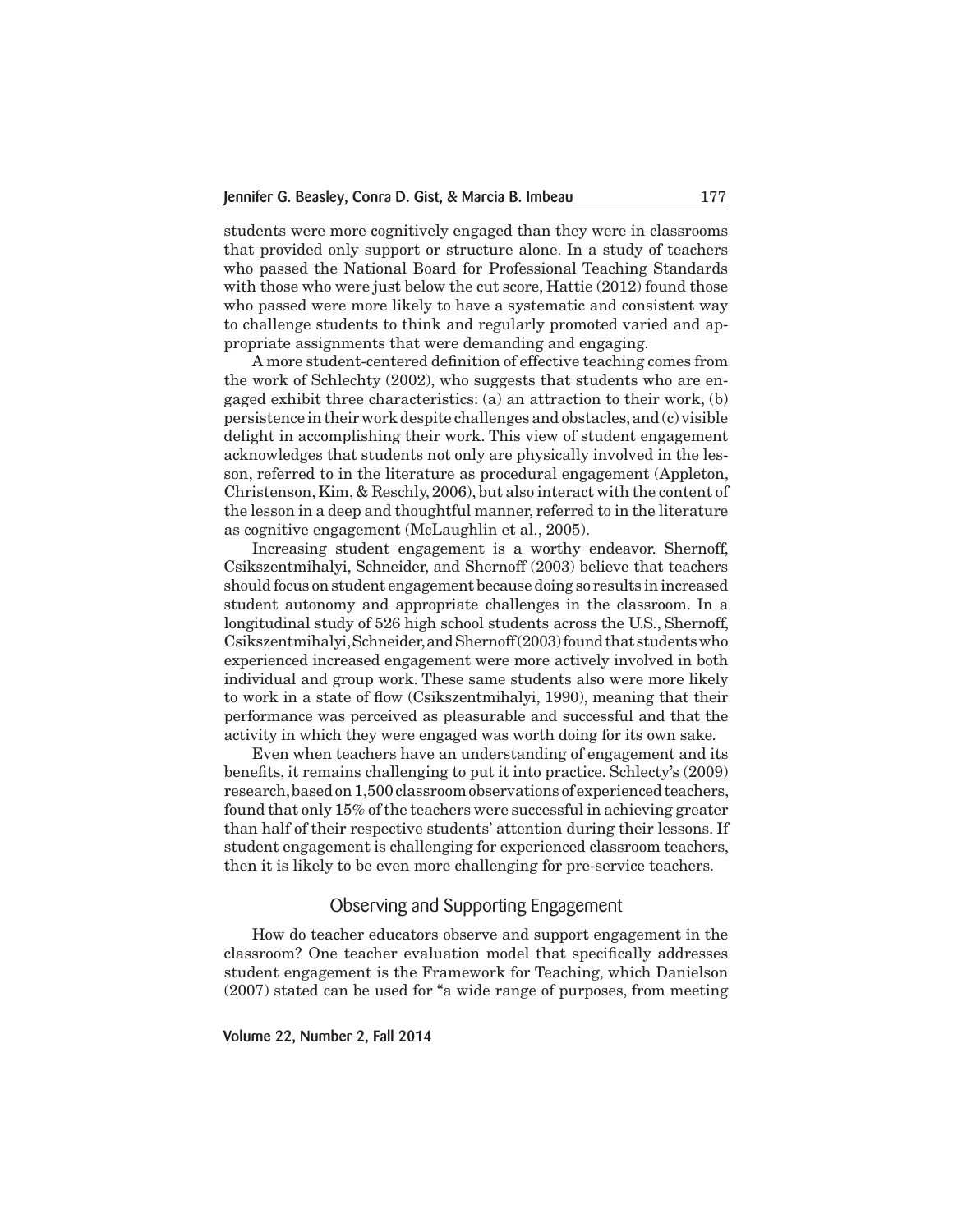novices' needs to enhancing veterans' skills" (p. 2). This model provides a description of a teacher's responsibilities through 22 research-based components for effective teaching that are clustered into the following four domains: Domain 1—Planning and Preparation; Domain 2—The Classroom Environment; Domain 3—Instruction; and Domain 4—Professional Responsibilities.

 Domain 3—Instruction contains five components, one of which is Engaging Students in Learning (3c). This component identifies four elements that are linked to student engagement: (a) activities and assignments, (b) grouping of students, (c) instructional materials, and (d) structure and pacing.

 Danielson's (2007) evaluation model was selected as a guiding tool for our pre-service teachers for several reasons. First, Framework for Teaching (FfT) criteria are clear. Within the elements, Danielson imbeds specific levels of performance (e.g., unsatisfactory to distinguished) that guide the observer and the teacher to proactively plan for engagement in the classroom.Pre-service teachers are in need of explicit criteria that can provide focal points for next steps in gaining the skills to become an effective teacher. In this regard, Danielson's clearly defined elements establish a common vocabulary as teacher educators coach pre-service teachers in student engagement.The second reason that FfT was chosen is that the criteria best mirror what we know about defining student engagement (Appleton et al., 2006; McLaughlin et al., 2005; Schlechty, 2002). Explicit in its criteria are procedural engagement and cognitive engagement, which are key aspects of an inclusive definition of engagement (Schlechty, 2009).The third reason that this model was chosen for use with our pre-service teachers is that FfT is currently used in our state to evaluate beginning teachers. Its use in our coursework will help our students be prepared for their profession in the future.

## *Masters of Arts in Teaching: A Case of Pre-Service Teacher Learning*

 In this section, we describe a teacher education program that utilizes Danielson's (2007) framework to help pre-service teachers think deeply about student engagement. We also seek to demonstrate how, using Danielson's promising practice, pre-service teachers define and implement student engagement in the classroom at one university. We are concerned with how engagement looks from a pre-service teacher's perspective and how teacher educators support growth in this area. To provide a rich background for this promising practice, we first would like to highlight some of the explicit ways that we prepare pre-service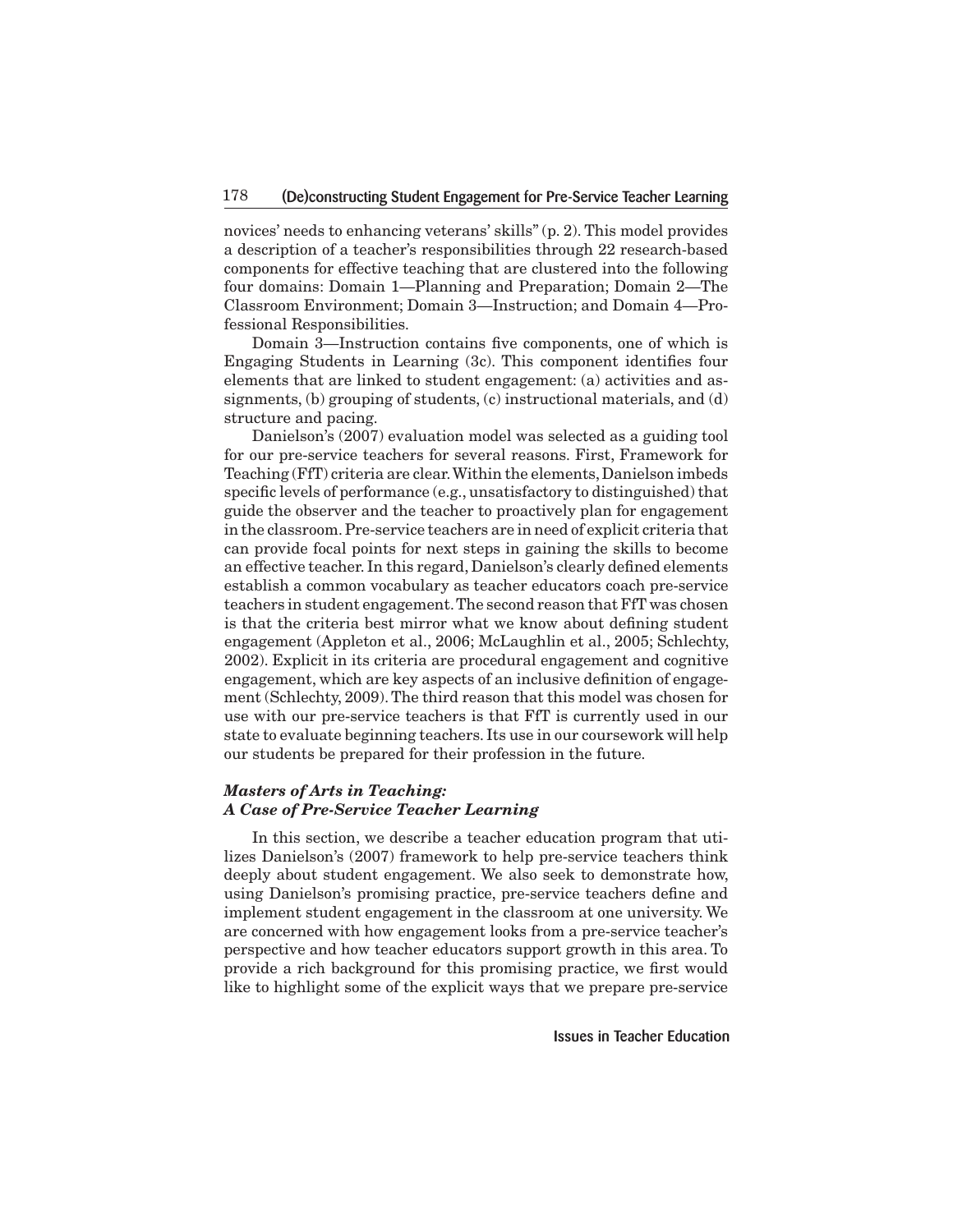teachers for teaching, with student engagement in mind, and how this affects their own perspective of engagement. We believe that it is the combination of structure and support that fosters our students' growth in attending to student engagement.

## *Program Structure and Support*

 We serve approximately 75 elementary pre-service teachers each year in a Research I university setting. Over 90% of the candidates are Caucasian and female, and all students are required to have at least a 3.00 GPA to be admitted to the program. The students are in their fifth year at the university and are working toward their Master of Arts in Teaching along with an additional licensure of their choice (e.g., English as a Second Language, Special Education) or a STEM (Science, Technology, Engineering, and Math) certificate. Following graduation, our graduates are most likely to teach in schools in the surrounding school districts, which have some of the highest populations of English Language Learners in the state.

 Our teacher education program was developed based on a model of preparing scholar-practitioners. This model is important because it guides the development of courses and field experiences for all of our teacher candidates and provides a setting in which student engagement is developed. Over the course of a year, our students spend one day a week in their Master's courses and the rest of the week in their school placements.This model allows for students to be in continuous reflection about the issues that arise in their courses and the real-world classroom experiences of which they are a part.

 During their internship year, pre-service teachers see the complex nature of the classroom in relation to the structure of their course goals and assignments.They take courses in Literacy Assessment, Classroom Management Concepts, Curriculum Design, and Action Research. Each of these courses helps students to understand what it means to get to know their students as well as how to use data to inform daily instructional decisions. These courses also provide the structure to allow for conversations about designing environments that lend themselves to cognitive engagement.

 Student engagement can look different depending the grade level, content, or individual student. During their yearlong internship, preservice teachers work as student teachers in three different grade levels. This gives them experience in teaching different contentin new environments. At each placement, the pre-service teachers are asked to reflect on what student engagement looks like in that classroom. Throughout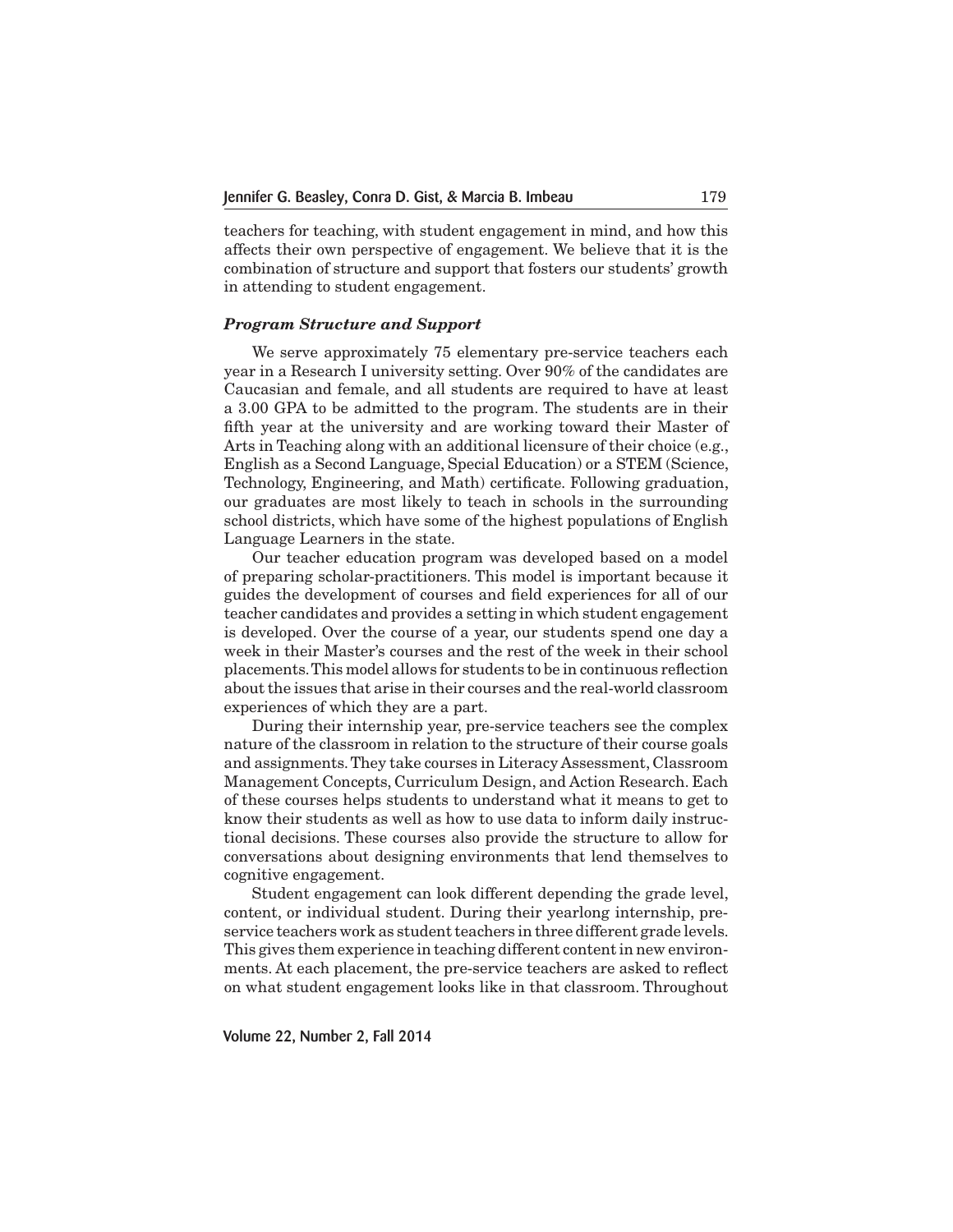the year, they begin to bring the pieces of the puzzle together and to see student engagement in a new way.

 Finally, in addition to the structure and experiences that our students receive, pre-service teachers need extensive coaching. Our program provides weekly support not only to the pre-service teachers but to their mentors in the school as well. Weekly seminar classes devoted to their experiences help to support growth throughout the year. Pre-service teachers also are observed once a month using Danielson's (2007) framework. At the end of each observation, pre-service teachers select a focus for the next observation. As they begin to identify engagement in the classroom, they are supported by the university liaison and mentor teacher in their taking their next step on the FfT continuum.

#### *Spotlight on Student Engagement*

Our program spotlights engagement through regular conversations in weekly seminar classes and reflection journals that our students shared with their university liaison. Through these reflections and conversations, and as they debrief classroom observations, the university liaison and pre-service teacher build a common vocabulary for engagement. Each classroom observation is scored in terms of student engagement. After the discussion of the observation, the liaison and pre-service teacher choose a focus area for increasing student engagement in a subsequent lesson. This pattern is repeated throughout the year. The pre-service teachers also reflect in their self-assessment documents about how, over time, they grew in their abilities to engage students.

#### *Promoting Student Engagement*

In this section, we describe how pre-service teachers' understanding of student engagement evolved over the course of the year as a result of the structures and support given. To illustrate our work with preservice teachers, the senior researcher selected two participants who exemplified the findings we routinely see in our pre-service teachers. Kennedy and Lana learned about student engagement in the context of their university coursework. When designing learning experiences that they would teach their students as part of their internship, they were required to follow a lesson plan format that asked them to attend to the several elements they should consider not only in their planning but also in their practice (see Figure 1).

 While they had used the lesson plan formatin their classes the prior year,these young teachers were asked to be particularly mindful of each element of the plan as a means to be successful in meeting a Classroom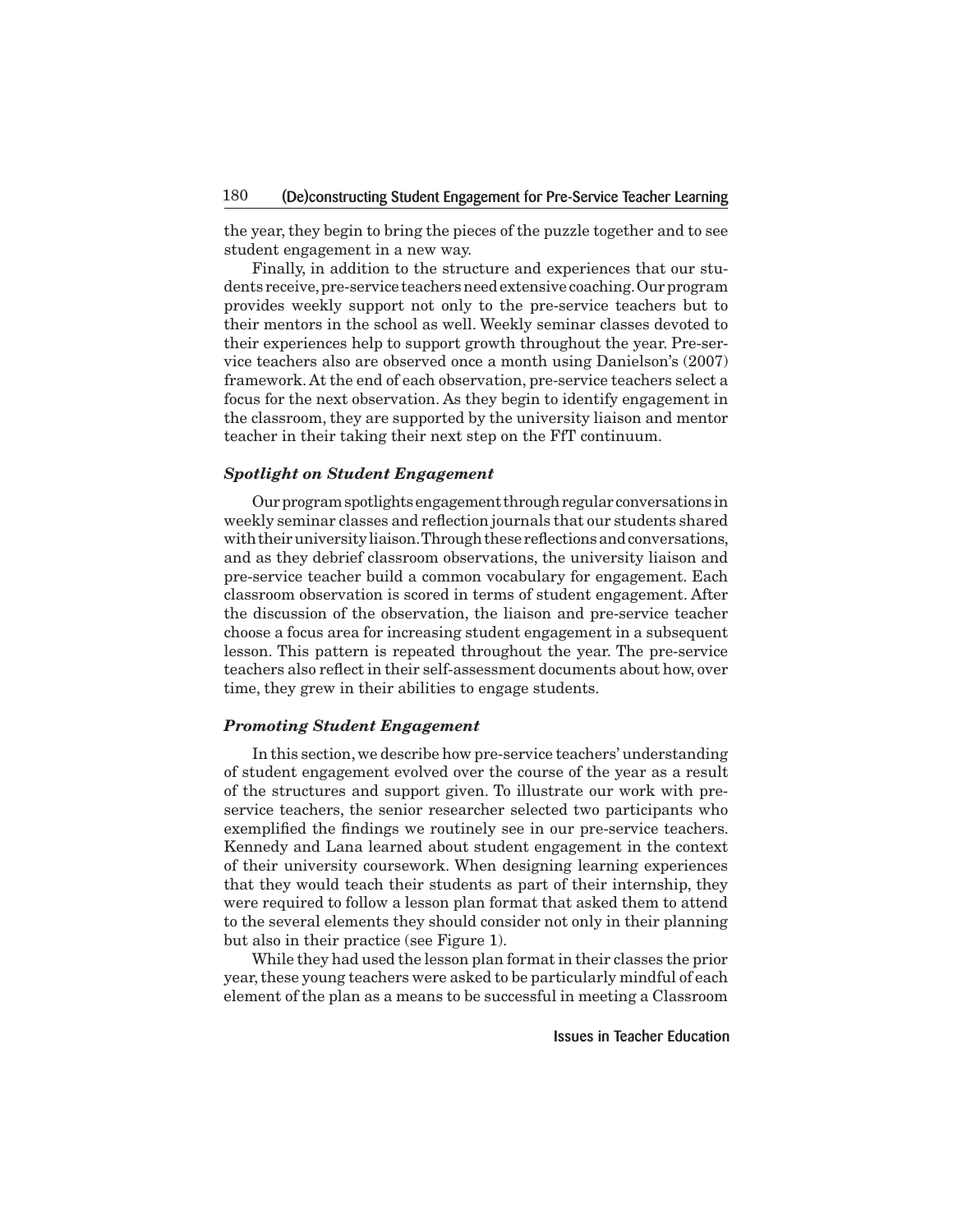Management course requirement of designing and implementing a differentiated instruction lesson. The purpose of the assignment was to show students that effective teachers have a clear vision of how they want their classrooms to function, that their relationship with their students is critical for helping them to realize that vision, and that both of these ideas affect how and what students learn in the classroom.They further studied the principles and practices of differentiation (Tomlinson, 2003;

# **Figure 1** *Lesson Plan Format*

*Title/Subject*: *Grade Level*: *State/Common Core Standards Addressed*: *Learning Goals*: (What is it that you want your students to KNOW, UNDER-STAND and BE ABLE TO DO as a result of this lesson?

*Understand* (big ideas, principles, generalizations, rules, the "point" of the discipline or topic within the discipline)

*Know* (facts, vocabulary, how-to's, *Do* (Skills) (thinking skills, skills information that is memorizable)  $\vert$  of the discipline—skills you will assess)

*Materials*: (Specifically, what do you need to have available for your students to accomplish your learning goals?)

*Procedures*: (List a step-by-step, detailed plan of what will happen in the lesson. If you are working with students in small groups, describe each group's task. Decide the method(s) you will use to assist students in coming to understand the content. Begin with schema activation (the set) and end with closure (reviewing the purpose of the lesson and what was learned). This is also where you will talk about how you plan to address students' readiness, interests, or learning profiles (differentiation).

*Schema Activation*: (Engages prior knowledge and builds interest. How will you "hook" the children?)

*Next Steps*: (Outline the rest of your procedures. What is your guided practice? Collaboration? Independent practice?)

*Closure*: (Ties the lesson together. How will you summarize what was accomplished in the lesson?)

*Evaluation*:(Were the learning goals obtained? How do you know? What assessment strategy was used to determine whether your goals were accomplished? Did you find that the lesson was too easy or too difficult for some students?)

*Reflection on the Lesson*:(Introspection!What worked?What didn't?What would you do differently next time? Also discuss what you learned from your assessment data. This section can be completed only after the lesson is taught.)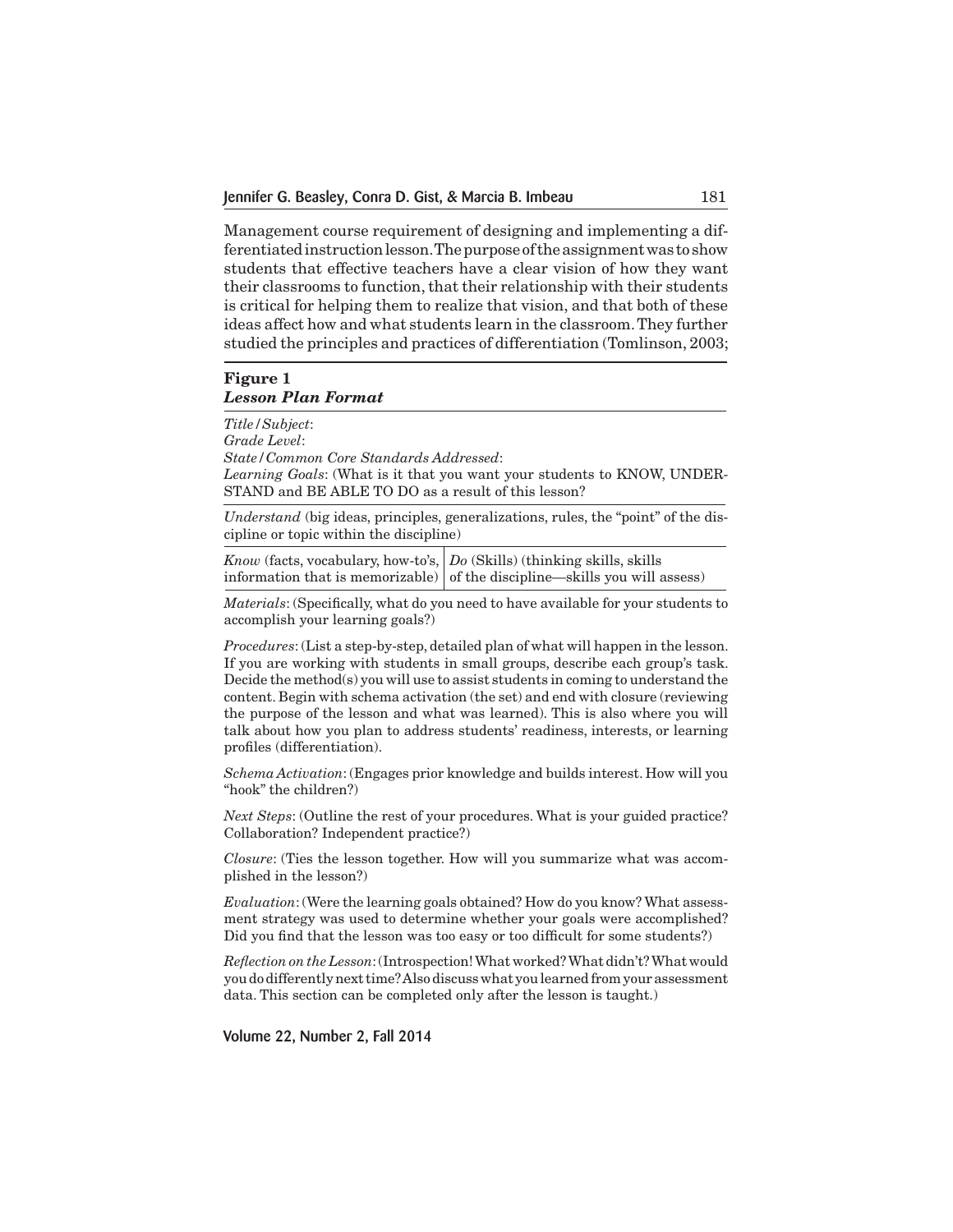Tomlinson & Imbeau, 2010) and realized that the practice of knowing their students' interests, readiness, and learning profile needs affected how teachers engage students in the classroom. When a teacher knows his or her students' learning needs and interests, the teacher is more likely to use this understanding to engage students.

 Kennedy and Lana came to realize that effecting engagement is a complex process, made more so when they considered the variety of students whom they taught. They knew that their students' readiness, interests, and learning profile mattered when designing instruction and that they were particularly important to how Kennedy and Lana would engage their learners. To facilitate deep reflection, Kennedy and Lana were asked to evaluate their practice using Danielson's (2007) framework.This self-assessment was conducted by the pre-service teachers in the fall and spring and required rating their progress in implementing each element of the framework as well as providing evidence for their rating. Through administering this self-assessment twice during the internship year, the pre-service teachers could see their own progress through the year and have an opportunity to reflect on their practice. A closer look at Kennedy's self-assessment of the engagement element in the Danielson's framework illustrates her progress.

 In September, when working in a first grade classroom, Kennedy rated herself with a 2 on a scale of 1-3 and wrote:

I design all my lessons and activities to be appropriate for all students. I also try to give students adequate time to complete their work as well as several opportunities to engage students in their learning. When I group students, I group them with students that I think they will work best with as well as students who have similar learning levels. I try my best to make my activities engaging so that students can enjoy their learning.

In April, when working in a kindergarten classroom, she rated herself as deserving a score of 3 and wrote:

I have learned that the way I group students and the type of activities I create can completely affect the type of learning that takes place. With more and more experience, I have learned how to best group students in my class depending on readiness, interest and/or learning profiles. Also, I have found that through reflection, I can decide what resources/materials worked well and what to change/incorporate differently for future lessons. Overall, planning for time, materials, and activities goes hand in hand with knowing one's students and being able to monitor and adjust.

 Lana's fall and spring reflection comments provide another perspec-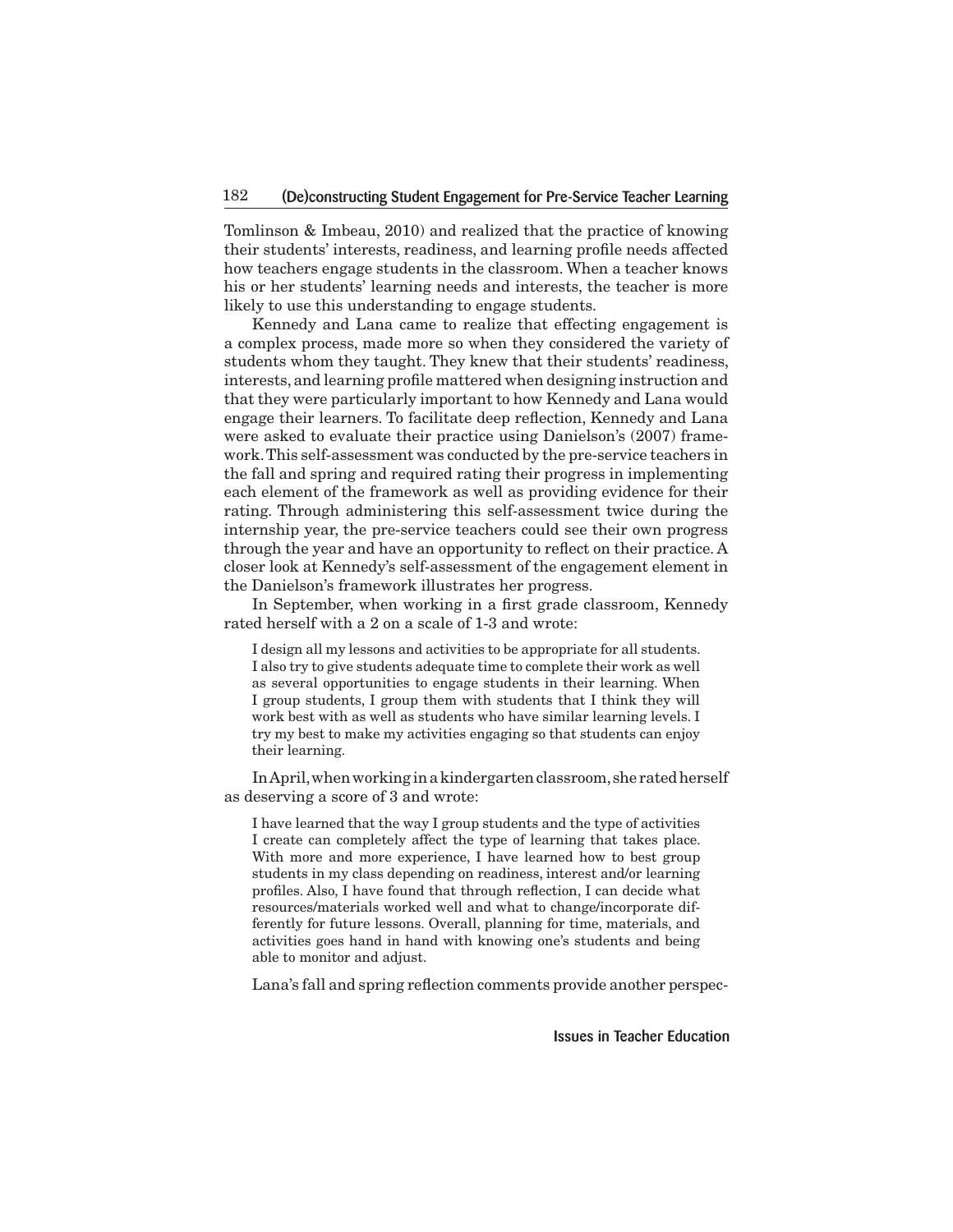tive on student engagement. She took care to evaluate each of the subelements on the engagement section of Danielson's (2007) framework and presented her evidence as a series of bullet points. In September, when she was working in a third grade classroom, she gave herself a rating of 1 and wrote:

• A lot of the activities I do with my students keep most of the students engaged. The only lesson in which I have seen all students engaged and absorbed in their activity was my differentiated lesson. I now know that it is probably a better idea to differentiate more lessons in order to keep every student engaged.

• When the students are grouped for group projects, we try to make sure there is a mixture of levels within the same group so they can help each other and rely on each other. Every table group for everyday group work is a mixture of levels as well.

• I feel as though I could use more materials and resources than I do now. For math, I have only been using the everyday manipulatives like the place value blocks. Researching is the only real time students get to use other resources and materials. Once they get to use real manipulatives they are generally engaging for the students.

• I usually try to have my lesson structured and organized in a way that students understand the lesson.

• I have some issues with pacing. When given an allotted time from my mentor teacher or for the lesson to last a specific amount of time, I can do that. But when there are multiple lessons back-to-back with all of the transitions in between, I either end early or need to continue the lesson later.

 In April, when working in a fifth-grade classroom, she gave herself a rating of 3 and wrote:

• I try to make the activities and assignments I create as engaging as possible. Students become more engaged and absorbed in the activity when the lesson is differentiated. Students get more excited about an activity when it relates to them personally, is thought provoking, or intriguing.

• I have become so much better at grouping students for specific lessons, tasks or subjects. I have come to realize that in some areas, there needs to be a mixture of levels and that in other areas, there needs to be students around the same level. I have learned that by pre-assessing and knowing where the students are academically assists me in knowing where to place students in groups.My students were so comfortable and used to having different groupings and being with different peers.

• I feel as though I have gotten much better at selecting materials that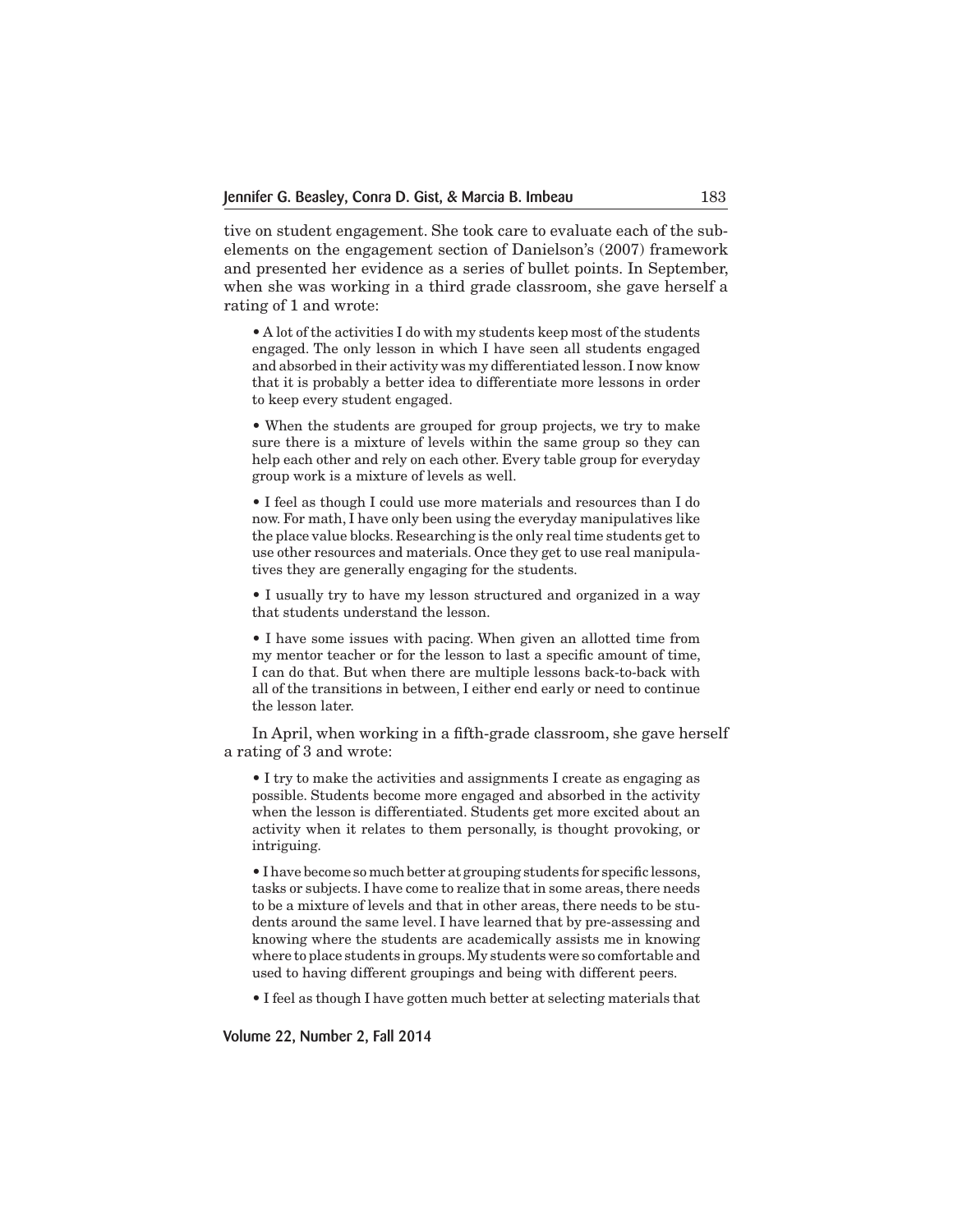are appropriate for different learners. I have realized that students need to have materials that are on their level so they can get deeper into the content. I also try to use different materials and resources to keep students engaged in a task, such as books, iPads, computers, articles and magazines.

• I try to make my lesson as structured and organized as possible. Students need to be able to follow the main ideas and which direction the lesson is taking.

• I feel much more comfortable with my time and my pacing is so much more suitable for my students. I used to have some problems finishing a lesson in a certain amount of time and being able to transition between lessons. Being in 5th grade helped me tremendously because we only had 2 hours with each class in the morning for reading, writing and social studies so I needed to stick to the time schedule.

Lana and Kennedy's reflections on student engagement reveal a deeper understanding as they moved from fall to spring. These pre-service teachers' later reflections suggest an understanding of student engagement that is more fully developed and that indicates a level of confidence that should be invaluable to their work in their first classroom.

 This growth alsowas seen by their liaison and mentor teacherswhen they observed each of them teach. On a visit to Kennedy's classroom, the liaison noticed that Kennedy had all of her kindergarten students near her on the carpet so that they could see the Promethean board and hear her instructions. On this particular day, Kennedy was working with students during their Writing Workshop time. They had worked on several concrete steps that beginning writers use when writing and that addressed the Common Core State Standard for kindergarten: Use a combination of drawing, dictating, and writing to compose informative/explanatory tests in which students name what they are writing about and supply some information about the topic.

 Kennedy had decided that she would model for students something that she could write about that she thought the students would find relevant and interesting. She displayed a picture of herself (although she did not identify it as such), with four missing teeth, when she was in second grade and then asked the students who they thought that it was a picture of and to say something about that person. Her students quickly determined that the picture was of Kennedy.The liaison noticed that all of the students were excited and attentive. Kennedy then asked all of the students to share with the student next to them something about missing teeth. Everyone participated.

 Then she asked,"Do you think I could write about a time when I had so many missing teeth?"All of the students agreed, so she asked them to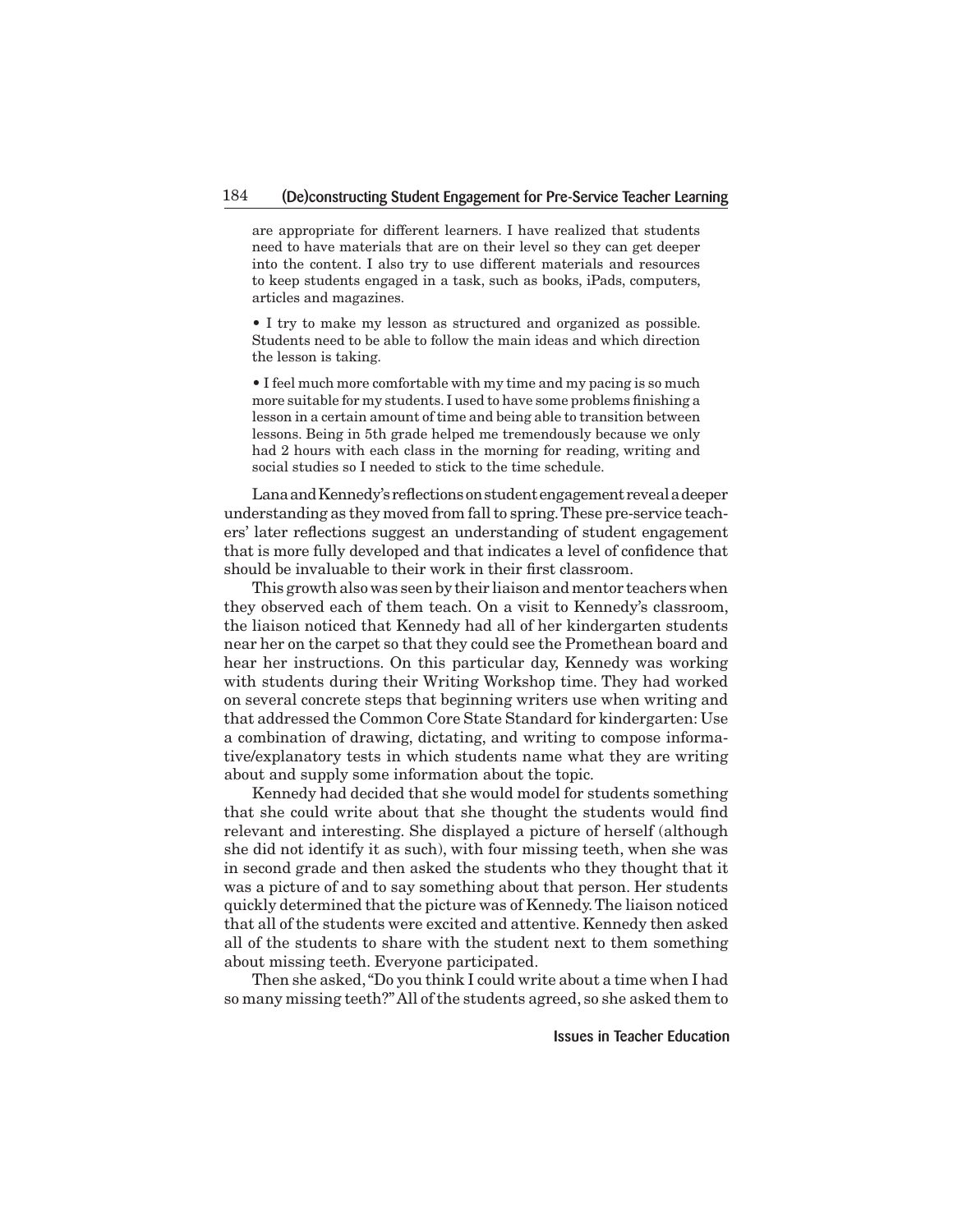help her write her story. She reminded them of all the steps that a good writer might follow, which each had in his or her writer's notebook, and they constructed a story together (see Figure 2). She would routinely stop and ask,"Now what should I do?"to get suggestions from the group, or,"Am I finished?" only to hear the group in unison say,"No, you didn't add detail" or "You forgot to label your picture." Kennedy's thinking out loud while she was working allowed students to recall the process for their own writing thatthey were learning.Modeling her thought process also helped to keep the students engaged with the mini-lesson, as it kept the pace of instruction appropriate for very young learners and allowed them to talk to each other while keeping everyone focused.

 Kennedy had explained to the liaison that she and her mentor teacher had worked to create a Writing Goals Wall, where each student could see his or her goals and progress as well as his or her next step, as a means to ensure growth. Figure 3 shows the Writing Goals Wall.

 Kennedy ended the lesson by reminding students of their Writing Goal Wall, stating that everyone needs to practice to grow in becoming a better writer. The students were then dismissed to return to their tables, and their table leader retrieved the boxes that contained the writing folders for their group. The liaison noticed that every student was aware of the expectation for this lesson, and most began working right away. Kennedy and her mentor teacher quickly attended to any student who was not drawing or writing and asked,"Are you thinking?" Without exception the student would nod, "Yes."

**Figure 2** *A kindergarten classroom's steps to good writing*



Volume 22, Number 2, Fall 2014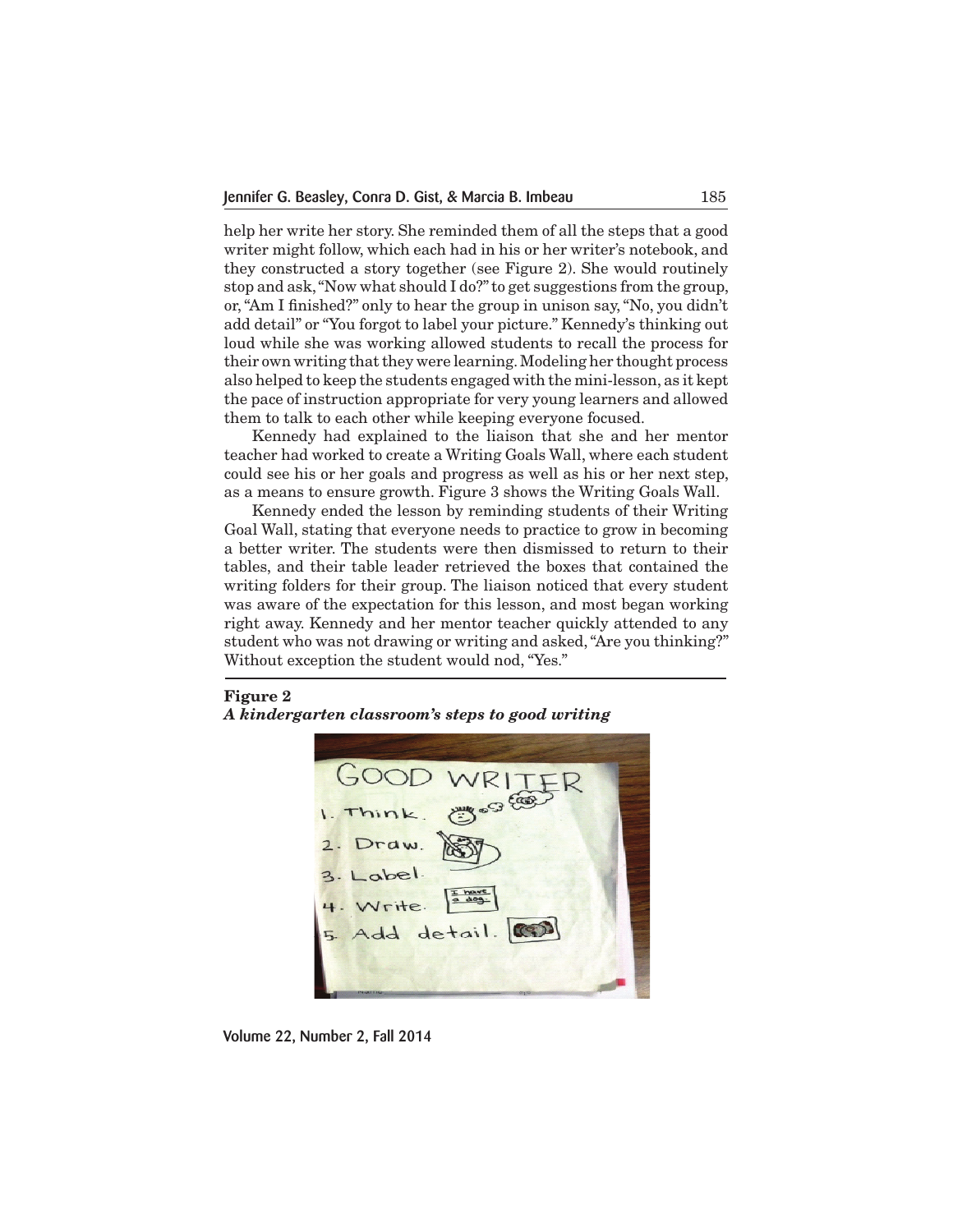# 186 (De)constructing Student Engagement for Pre-Service Teacher Learning

 This observation suggests that Kennedy is aware of how to make assignments appropriate and engaging for her students. The clear structure of the lesson also promotes student engagement, as it guides her students in how to be successful with the task and helps to build competence in this skill area.

# Suggestions for Teacher Preparation Programs

 Student engagement is essential to effective instruction. Through providing structure and support, teacher educators can facilitate preservice teacher growth in effecting student engagement. Further, by examining the growth of pre-service teachers, teacher educators can begin to see structures and supports that need to be in place to allow for the facilitating of student engagement in the classroom.

The lessons we have learned from our work with pre-service teachers do not provide us with a list of prescriptive steps but, rather, capture the systems that we can have in place for growth to occur. In the case of the vignette at the beginning of the article that portrayed Tori's student teaching experience, we applaud her noting that her students' interest in the lesson was not what she had hoped, and we can conclude that she is in need of support to understand how to engage her students in the classroom. Our work suggests that, for teacher educators to facilitate pre-service teacher understanding and practice, teacher preparation programs need to:

# **Figure 3** *Kindergarten Writing Goal Wall*



Issues in Teacher Education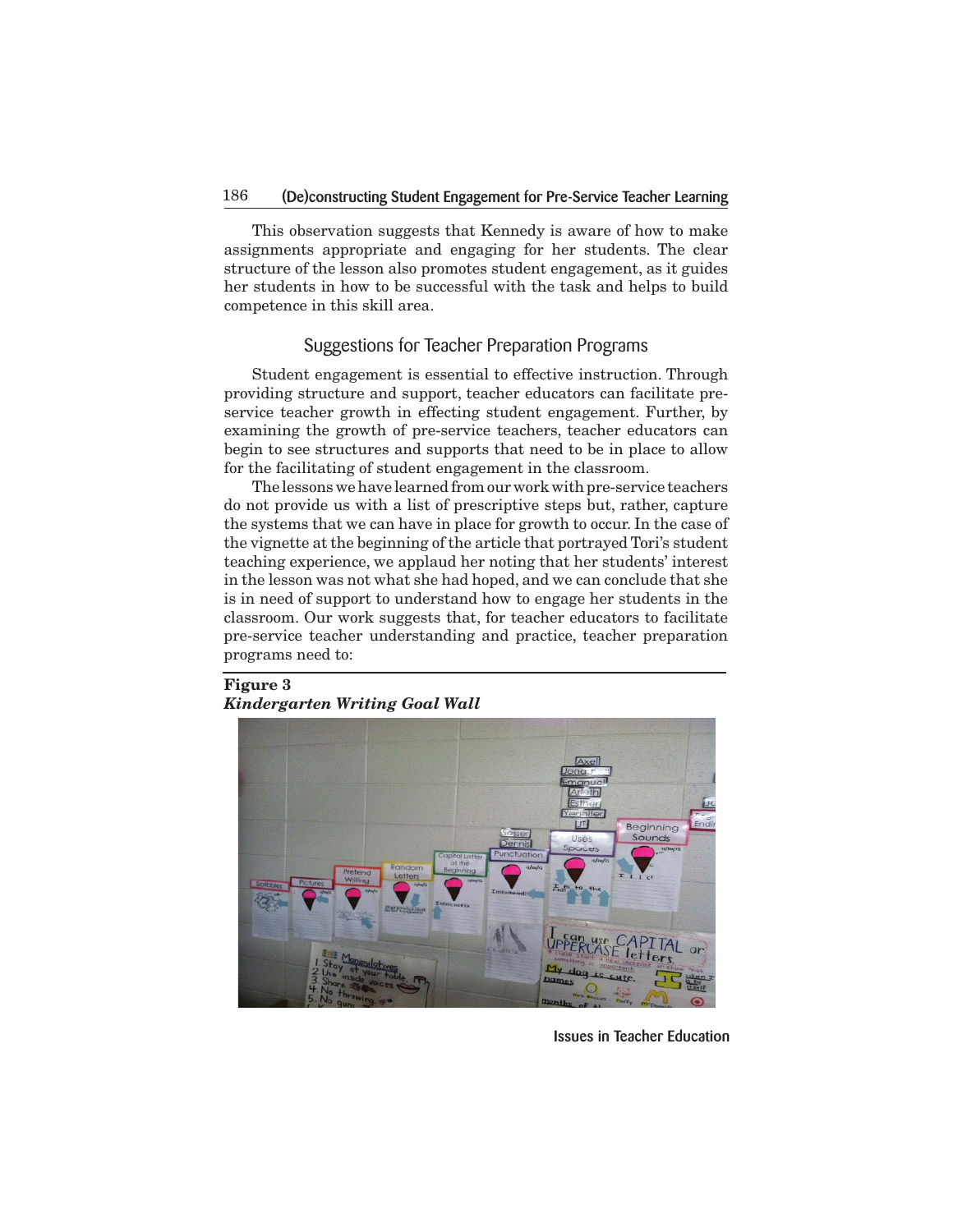• Create a critical space for dialogue, deliberation, discussion, and definition of student engagement. Pre-service teachers need time to talk about what student engagement might look like in the classroom, how it can be facilitated, and how it can be observed and measured.

• Incorporate pre-service teacher self-reflection on their lessons as a natural part of the observation cycle. Regular observation by teacher educators is just one step in facilitating student engagement in the classroom. Pre-service teachers also need to watch their own lessons (e.g., engage in video analysis) and reflect on their own growth in the area of student engagement.

•Provide explicit connections of coursegoalsandassignments to student engagement. Throughout the coursework, pre-service teachers need to see the connection between what they are learning and increasing student engagement.They need to have multiple experiences with implementing instructional strategies that are successful in cognitively engaging their students. This structure can be supported through lesson planning as well as through classroom management techniques.

 If teacher educators hope to support Tori and other pre-service teachers like her, we need to continue to examine how they learn and grow in their understanding of student engagement. It is our belief that teacher education programs committed to improving pre-service practice, particularly as it applies to student engagement, also increase the likelihood that their students' achievement will be improved as well.

## References

- Appleton, J. J., Christenson, S. L., Kim, D., & Reschly, A. L. (2006). Measuring cognitive and psychological engagement: Validation of the student engagement instrument. *Journal of School Psychology, 44*(5), 427-445.
- Ball, D. L., & Forzani, F. M. (2009). The work of teaching and the challenge for teacher education. *Journal of Teacher Education, 60*(5), 497-511.
- Csikszentmihalyi, M. (1990). *Flow: The psychology of optimal experience*. New York: Harper & Row.
- Danielson, C. (2007). *Enhancing professional practice: A framework for teaching* (2nd ed.). Alexandria, VA: Association for Supervision and Curriculum Drevelopment.
- Findlay, K. A. (2006). *Quantifying school engagement: Research report*. Denver, CO: National Center for School Engagement, Colorado Foundation for Families and Children.
- Fredricks, J. A., Blumenfeld, P. C., & Paris, A. H. (2004). School engagement: Potential of the concept, state of the evidence. *Review of Educational Research, 74*(1), 55-109.
- Hattie, J. (2012). *Visible learning: A synthesis of over 800 meta-analyses relating to achievement*. New York: Routledge.